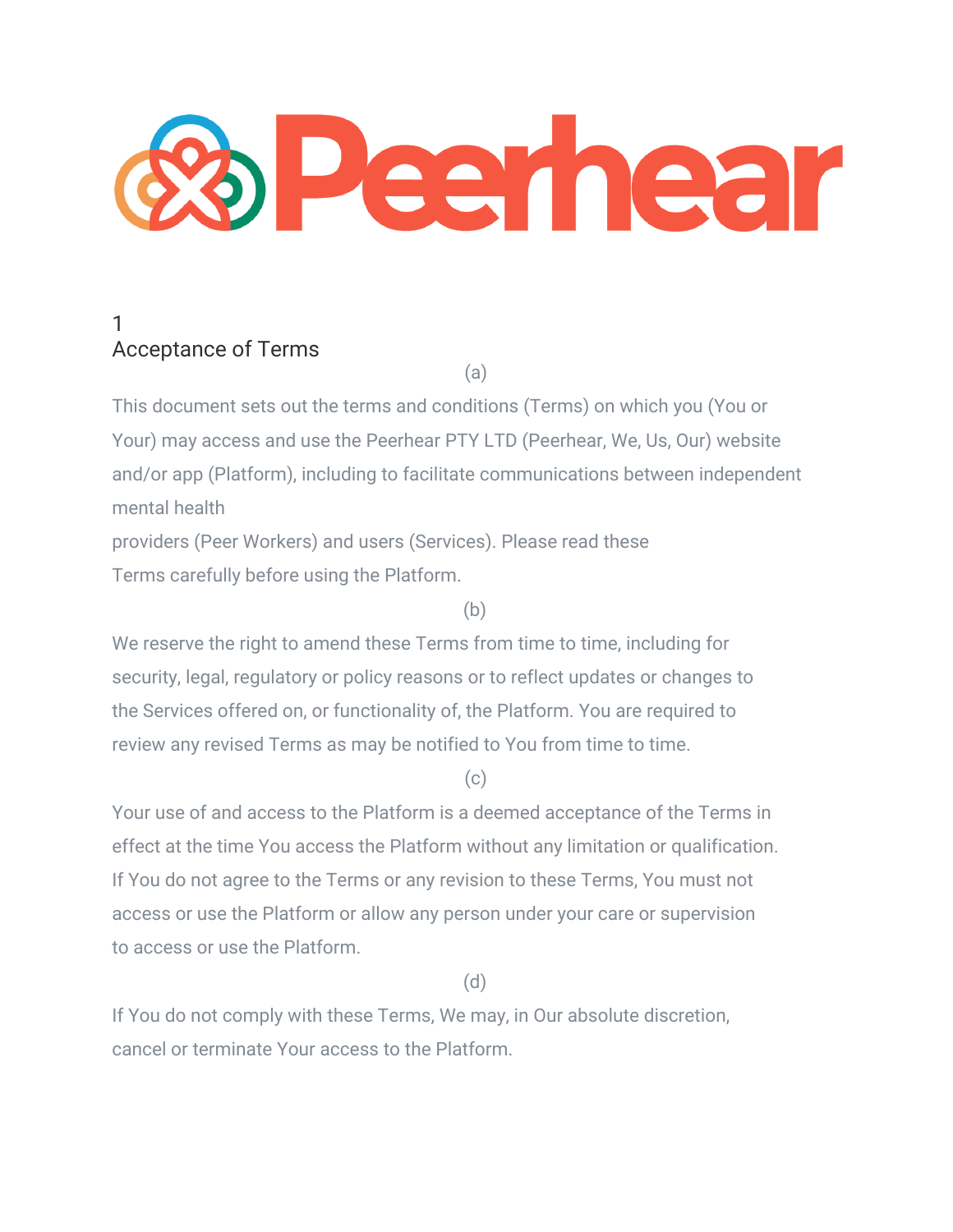### 2.

#### Conditions of use of the Platform

(a)

You warrant to Us that You are of legal age to form a binding contract and if required, You have authority to enter into these Terms.

(b)

You agree to provide Us with accurate and complete information about yourself as required and to update Your information as required to maintain its accuracy. If any of the information You provide is inaccurate or incomplete, We may suspend or terminate Your access to any part of the Platform. Inaccurate or incomplete information about yourself may also reduce the effectiveness or accuracy of the Services provided.

#### (c)

Prior to commencing a Consultation, you agree and acknowledge that, among others:

- 1. (1) telehealth or 'health care at a distance' is not appropriate in cases of emergency;
- 2. (2) in some circumstances, including when a physical examination is required, telehealth is not appropriate; and
- 3. (3) You must be 17 years old or over to use the Platform.

### 3 Logging in to the Platform

(a)

The Platform is only accessible to You if You have "logged in" by providing Your username and password on the log-in and/or authentication page of the Platform (this information isYour Login).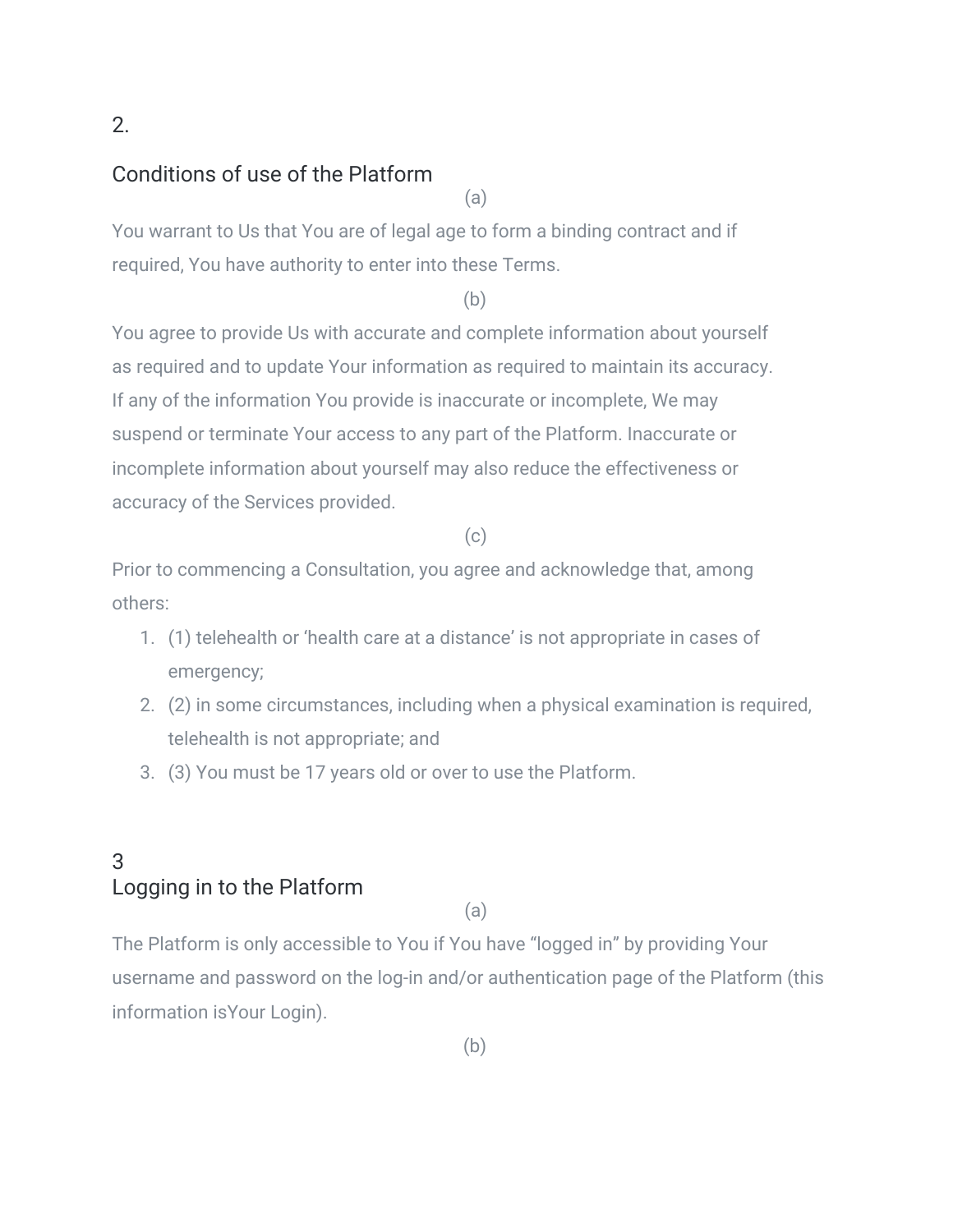You must not provide or reveal details of Your Login to any other person. You are responsible for protecting the security and privacy of all Your Login information and other security-based information.

 $(c)$ 

You must notify Us immediately in the event of any known or suspected unauthorised use of Your Login.

(d)

You must not allow any other person to use Your Login. You acknowledge that You are solely responsible for all activity that occurs on Your account or under Your Login.

#### 4 Operation and maintenance of the Platform (a)

The speed and reliability of the Platform may vary depending on many factors including, without limitation:

- 1. 1) the capability and functionality of the device used to connect to the Platform;
- 2. 2) the amount of traffic and general congestion of the Internet; and
- 3. 3) the location of Your device.

(b)

Since electronic services are subject to interruption, breakdown and failure, access to the Platform is provided on an 'as is' and 'as available' basis only. We do not guarantee that the Platform will be continuous, stable or fault free. If You are unable to access the Platform, please contact our support team on info@peerhear.com.au.

 $(c)$ 

We do not promise that You will be able to access the Platform immediately or at all times. From time to time, We may, in Our absolute discretion, withdraw Your access to the Platform for security, technical, maintenance, legal, operational or regulatory reasons, or due to any breach of these Terms by You.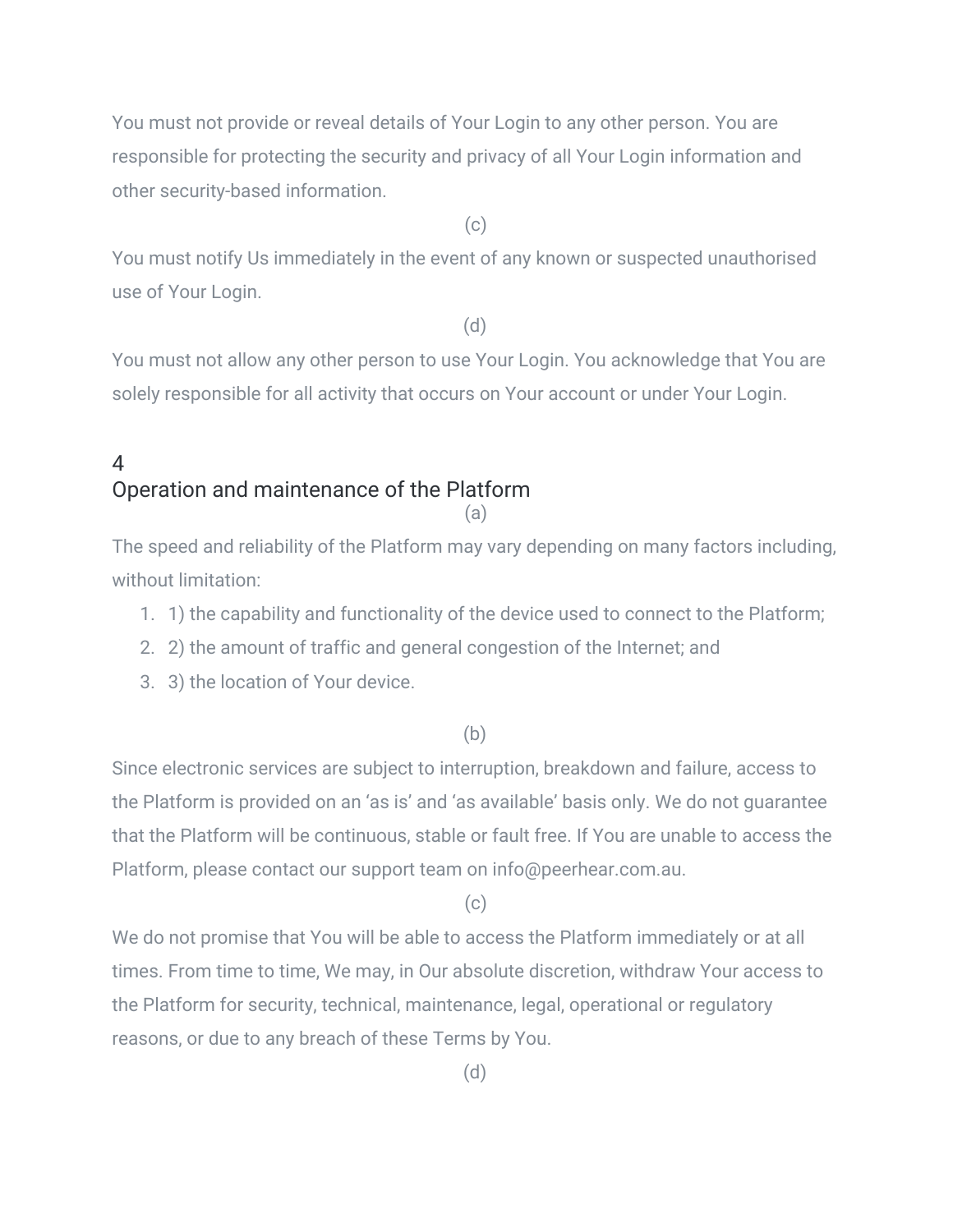We will use reasonable efforts but are not obliged to rectify any malfunctions, faults, issues or problems with the Platform or Services.

(e)

At any time, We may make available upgrades, updates and patches to, or new versions or releases of the Platform, all of which will be governed by these Terms, unless such upgrade or update is accompanied by separate terms, in which case those terms will govern the upgrade.

## 5 Emergency medical situations

(a)

The Platform is not intended for use in urgent or emergency medical situations. In such situations you should contact emergency services immediately. In Australia you can dial 000.

(b)

You acknowledge that the Platform and the Services are not intended for use, and must not be used, in connection with life support or other medical equipment or apparatus.

#### 6 Disclaimers relating to advice provided by Peer Workers (a)

While We have taken steps to ensure that each Peer Worker is suitably qualified, skilled and trained, We do not make any representation or warranty about the training, skill, experience or qualifications of Peer Workers. You acknowledge that information supplied to Us by Peer Workers about their training skill, experience or qualifications may include omissions, inaccuracies or other errors, for which We are not responsible.

(b)

You acknowledge that the Platform is a technological platform which facilitates communication between users and Peer Workers. Peerhear is not a medical organisation and is not licenced to practice medicine. Peerhear does not provide health care, advice, diagnoses or health information.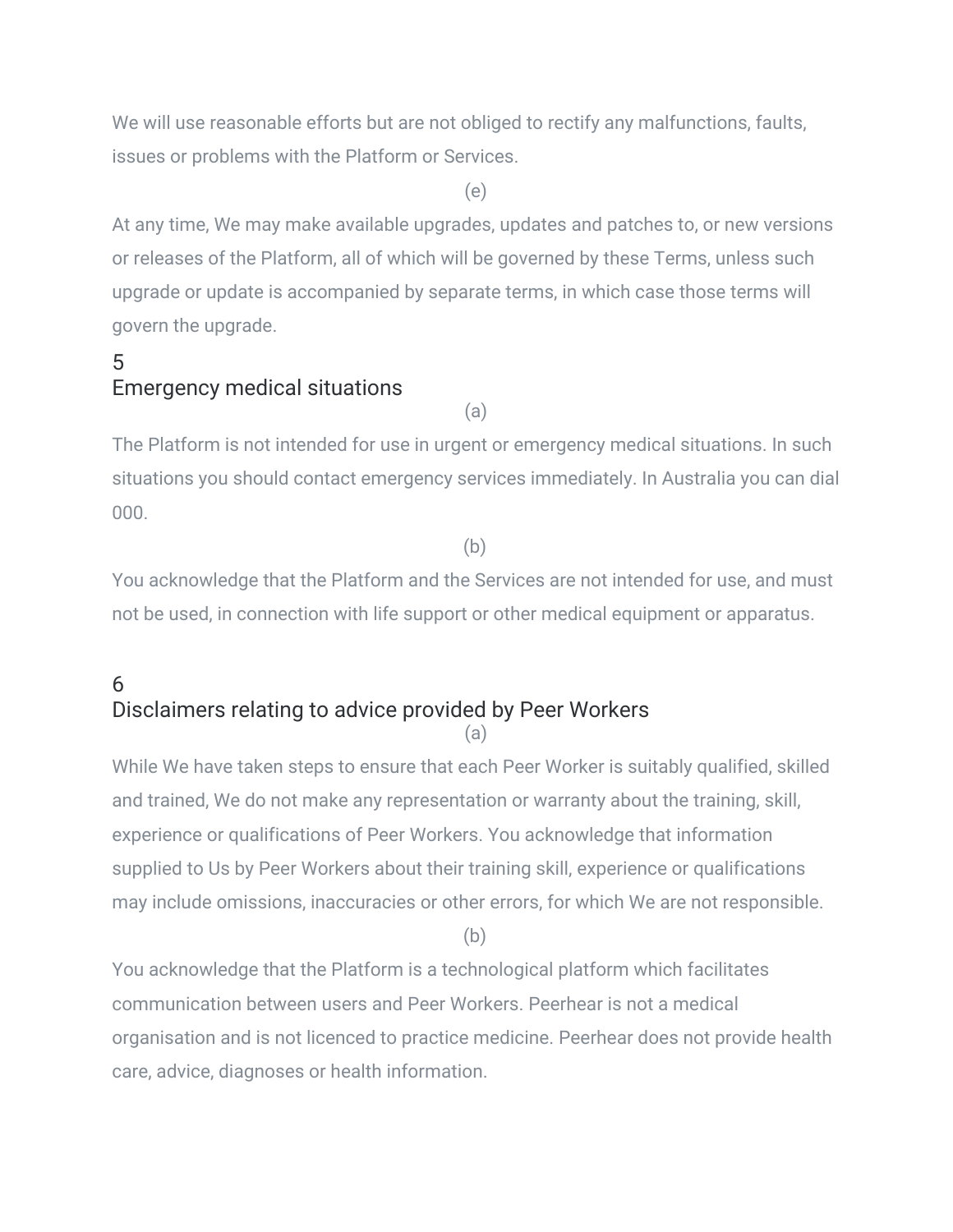You acknowledge and agree that You are using the Platform and Services voluntarily. Your reliance on the advice provided by the Peer Workers on the Platform is solely a matter between You and the Peer Worker. As between Us and You, You assume full responsibility for all associated risks.

(d)

We disclaim any liability for any advice provided by a Peer Worker via the Platform. The Peer Workers are independent workers and are not employed by Us. We are not vicariously liable for the actions or omissions of the Peer Workers.

(e)

We do not warrant or represent to You that the Services are suitable for You or Your patient.

### 7 Security of the Platform

(a)

The Internet is an inherently insecure communication platform. We do not guarantee the security of the Platform at any given time. Your access to and use of the Platform is solely at Your own risk.

(b)

We do not warrant that any information, data, software or other material accessible through or by using the Platform is free of computer viruses, Trojan horses, worms, or other computer programs, code or other harmful components. You must ensure that the device used to access the Platform is protected by up-to-date anti-virus software.

### 8 Unauthorised use of the Platform

(a)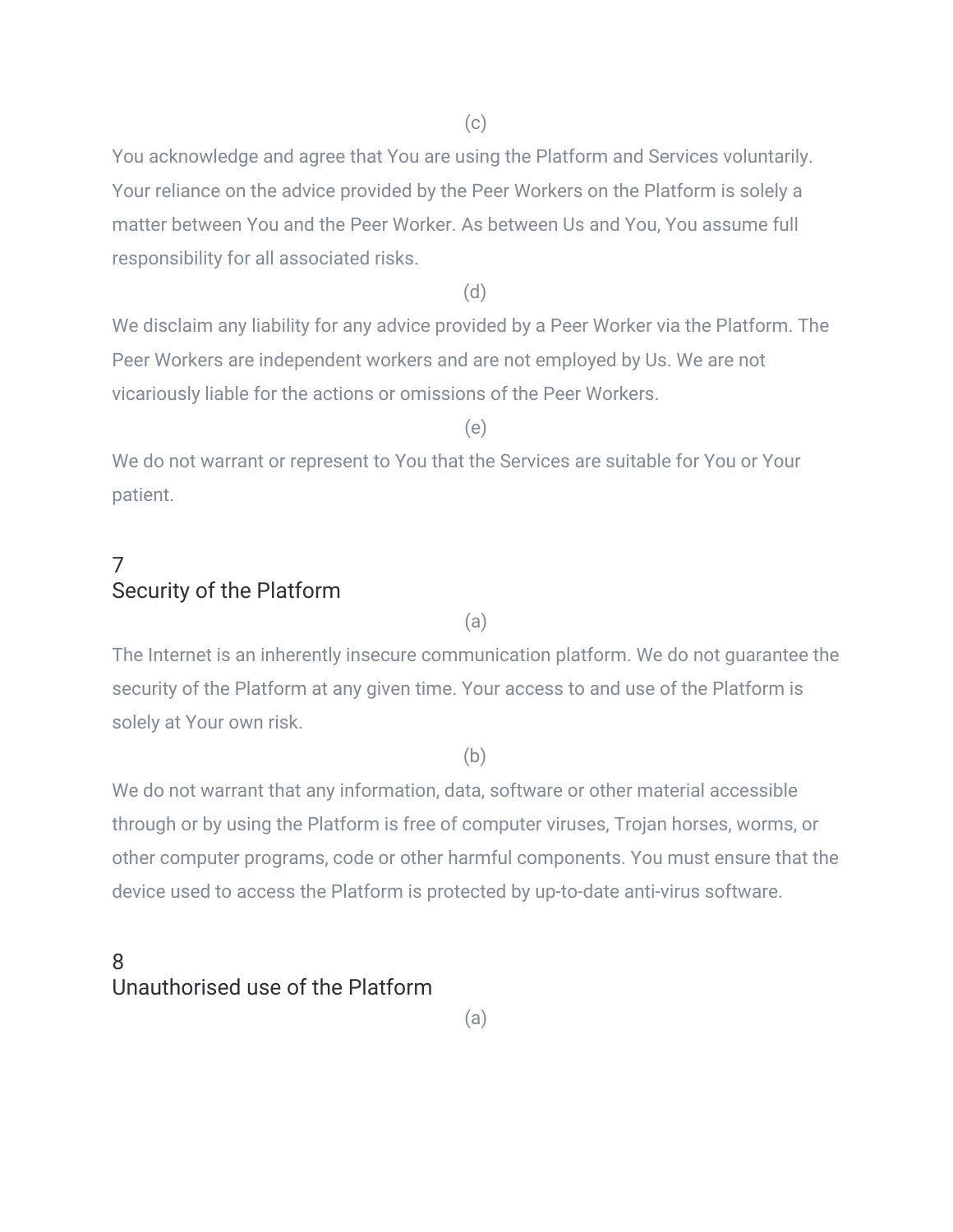- 1. You agree that You will not (either yourself or through any third party):
	- 1. (1) submit, or use the Platform to send, any unauthorised commercial communications (such as spam);
	- 2. (2) use any robot, spider, screen scraper, data aggregation tool or other automatic device or process to access the Platform or to process, monitor, copy or extract any material on the Platform, or any of the information, content or data contained within or accessible through the Platform, without Our prior written permission;
	- 3. (3) use any information on or accessed through the Platform for any commercial purpose or otherwise (either directly or indirectly) for profit or gain;
	- 4. (4) use any device, software, process or routine to interfere or attempt to interfere with the proper working of the Platform or any transaction or process being conducted on or through the Platform;
	- 5. (5) take any action that imposes an unreasonable or disproportionately large load on the infrastructure of or bandwidth connecting to the Platform;
	- 6. (6) upload viruses or other malicious code to the Platform;
	- 7. (7) bypass any measure We may use to prevent or restrict access to the Platform, any part of the Platform or any other software,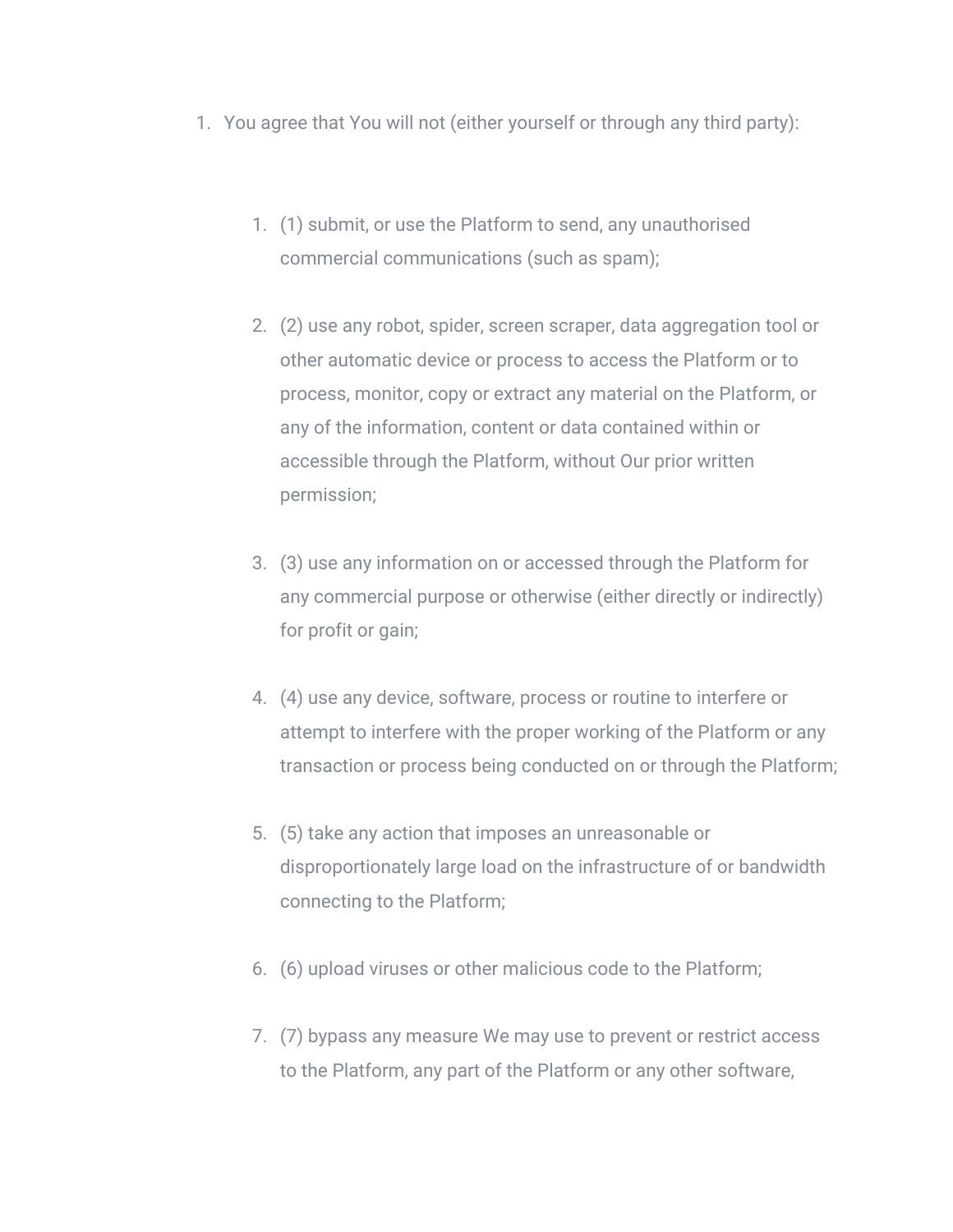systems or networks connected to the Platform;

- 8. (8) record any consultation with a Peer Worker, unless expressly agreed to by the Peer Worker; or
- 9. (9) do anything that could disable, overburden, or impair the proper working of the Platform, such as a denial of service attack.

# 9 Termination of access to and use of the Platform

(a)

We may terminate, disable, block or limit Your access to or use of the Platform at any time, in Our absolute discretion, including where We consider or believe that Your use of or access to the Platform:

- 1. (1) is in contravention of these Terms; or
- 2. (2) may create or exploit any network or security vulnerabilities.

(b)

1. Upon termination or suspension of Your access to the Platform, We may immediately deactivate Your Login, all related information and files and prevent any further access to such information, files or the Platform.

 $(c)$ 

All provisions which by their nature survive termination, including, without limitation, clauses 1, 12, 14(a) and this clause 9(c), will survive termination of these Terms.

### 10 Privacy and use of Your data

(a)

We collect personal information as set out in Our Privacy Policy which is available at Our website.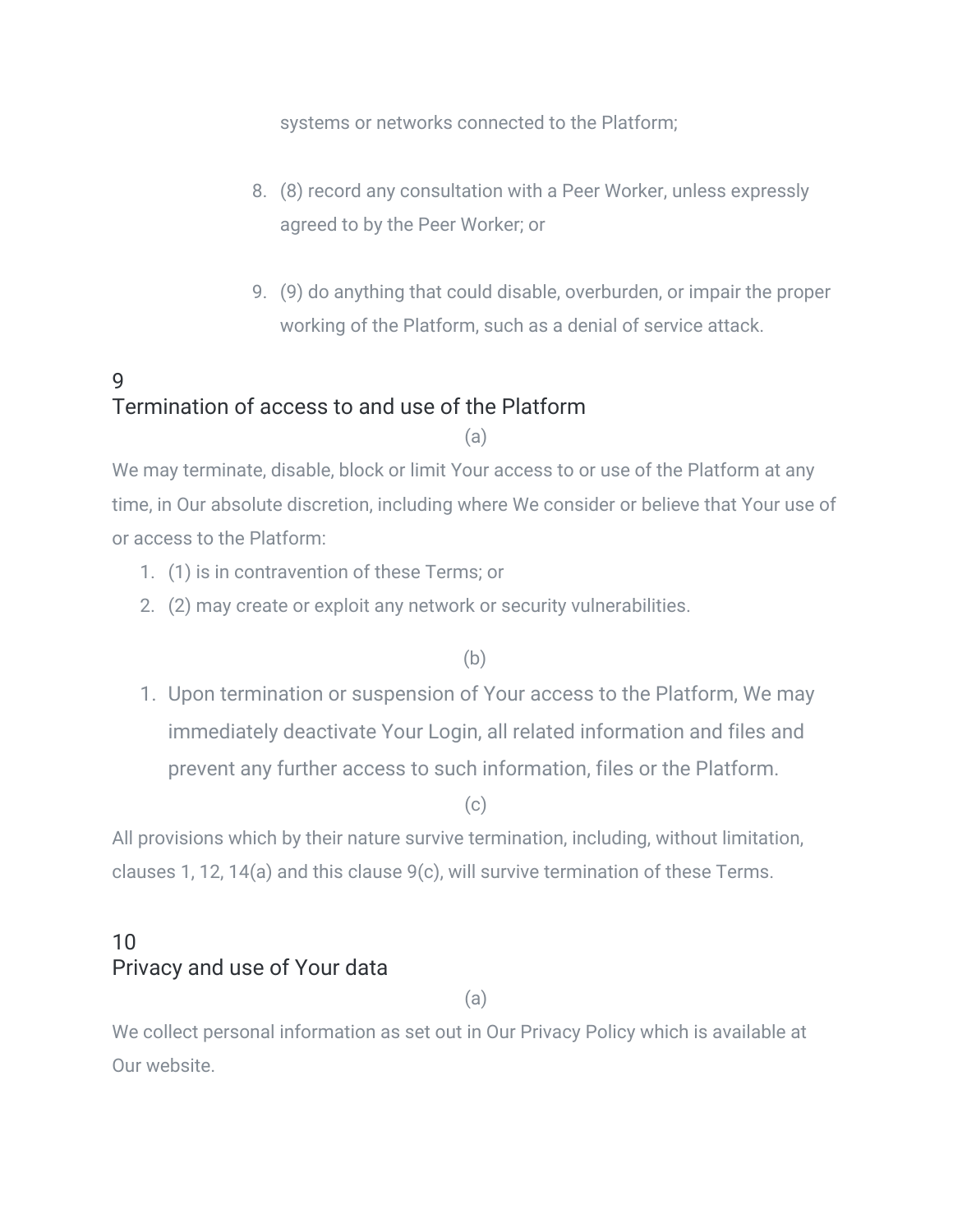(b)

You acknowledge that You have read the Privacy Policy and consent to the handling of personal information as described in the Privacy Policy.

### 11 Third party information and services

(a)

Third party information and/or services available on or via the Platform is not supplied, maintained or operated by Us and, to the maximum extent permitted by law, We do not represent or warrant that such information and/or services are accurate, adequate, timely, valid, suitable, legal, decent, quality, or complete. Peerhear disclaims all liability in respect of all such third party information and/or services.

(b)

The inclusion of third party information and/or services on (or linked to) Our Platform does not imply or constitute Our endorsement of, or acceptance of responsibility for, such information and/or services.

## 12 Disclaimers and indemnity

(a)

In circumstances where Your loss was contributed to by You or any other matter outside of Our reasonable control, to the extent permitted by law We disclaim or limit any liability to You.

(b)

- 1. We make no warranty or representation as to:
	- 1. (1) the accessibility, security, stability or reliability of the Platform and We are not liable if for any reason You cannot access the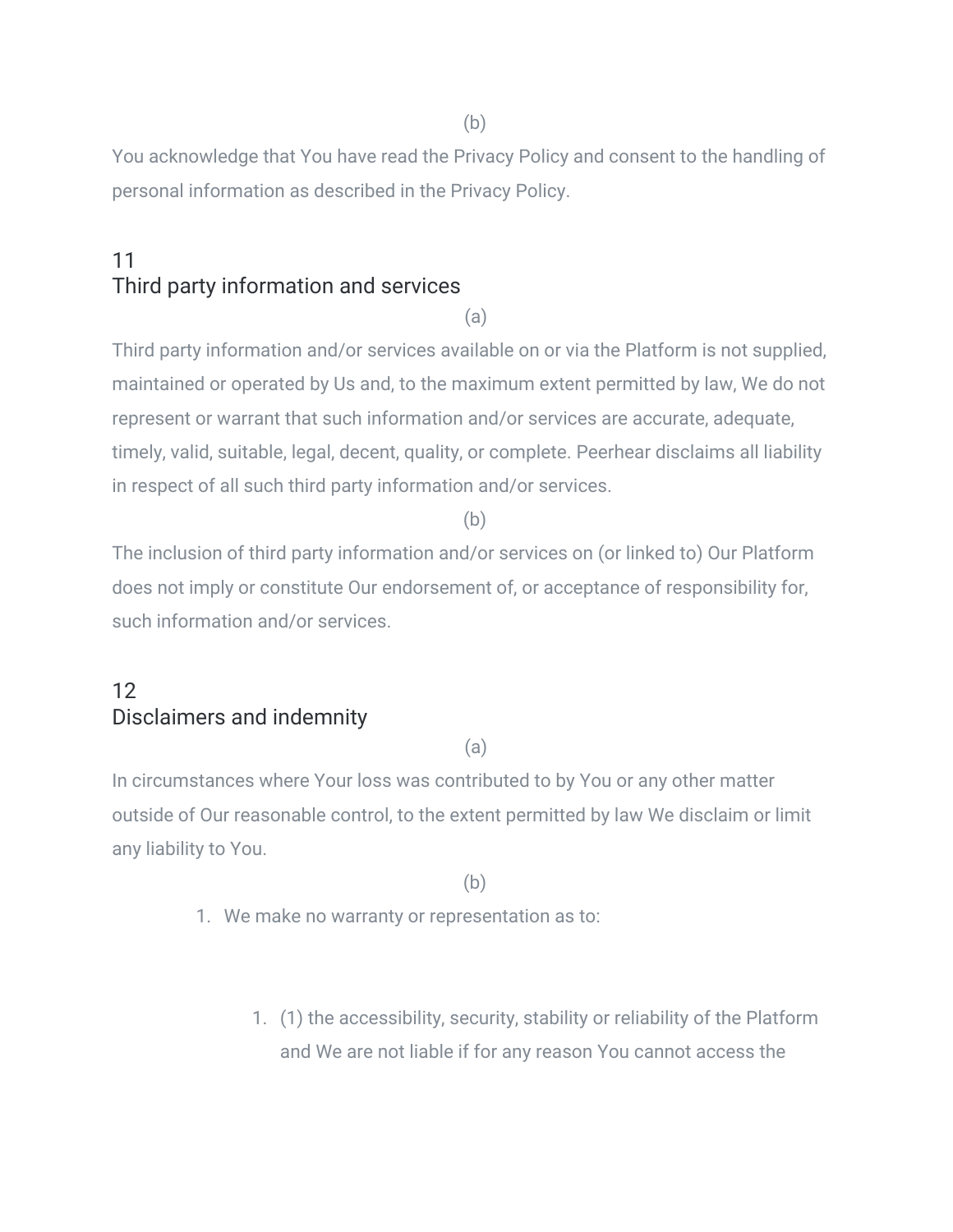#### Platform at any time; or

2. (2) the Platform and the Services provided on the Platform.

(c)

We disclaim all liability for any damage, loss, costs or expenses suffered or incurred, whether as a result of Your breach of these Terms, as a result of any transmission of any virus or other harmful code, or as a result of any service interruption, fault or failure, including one that impacts on the accessibility, security, quality, timeliness, fitness for purpose, service interruptions or reliability of any communications made using the Platform.

(d)

You agree to indemnify Us and hold Us harmless against all costs, losses, expenses, liabilities and damages incurred by any party relating to claims arising out of Your use of the Platform, Your failure to comply with applicable laws or regulations, or a breach by You of these Terms.

### 13 Your use of Our Materials

(a)

All rights in the Platform and content on the Platform, including without limitation copyright in the software and data comprising the Platform and in all routines, algorithms, codes, calculation devices, text, images, diagrams, layouts and Our trademarks, are owned or licensed by Us (Our Materials). As between You and Us, We own all rights in and to Our Materials and the Platform.

(b)

You must not remove, alter or conceal any copyright, trade mark or other proprietary rights incorporated in or accompanying Our Material and You must not copy, reproduce, alter, modify, adapt, create derivative works, perform, publicly display or otherwise exploit Our Materials without Our prior written permission.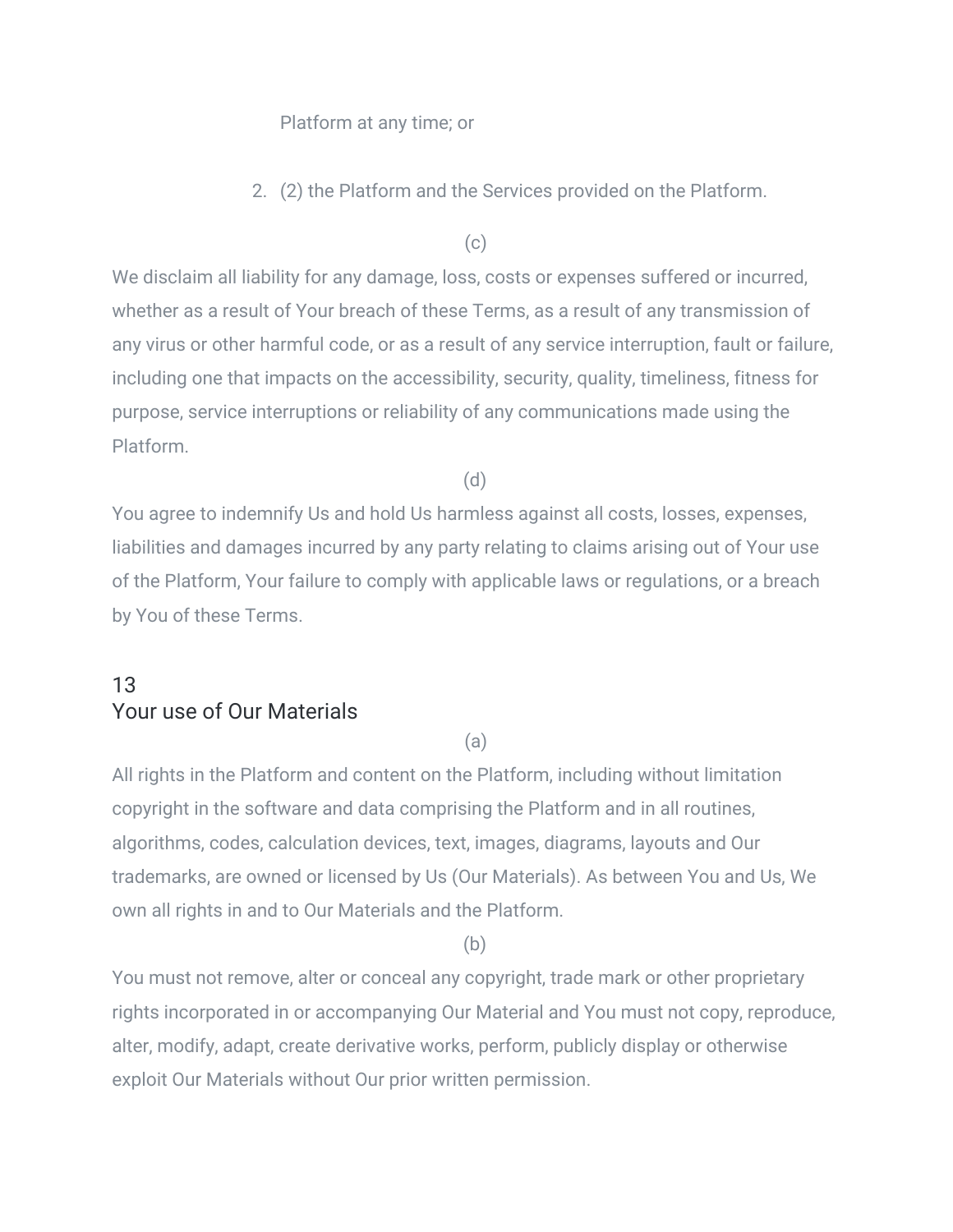(c)

We grant You a non-exclusive, non-transferable personal licence to use the Platform subject to these Terms.

(d)

You acknowledge that these Terms do not transfer any ownership of any intellectual property rights in the Platform to You.

(e)

You may not use, rent, lend, lease, sell, sublicense, distribute or otherwise transfer the Platform or any part of the Platform or any copy, modification, translation or adaptation of the Platform in whole or in part except as permitted by law or expressly set out in these Terms.

(f)

Except as permitted under the*Copyright Act 1968*(Cth), You must not adapt, transmit in any form by any process whatsoever, reverse compile, reverse assemble, disassemble, reverse engineer or otherwise attempt to discover source code or other arithmetic formula or processes in respect of all or any portion of the Platform, including the software underlying the infrastructure and processes associated with the Platform.

#### 14 General

#### (a)

All restrictions, rights and indemnities granted by You in favour of Us will survive the termination of these Terms.

(b)

These Terms are governed by the laws of Sydney, Australia. You agree to the non-exclusive jurisdiction of the courts of Sydney, Australia and of courts entitled to hear appeals from those courts, to resolve any dispute arising or under or in connection with these Terms.